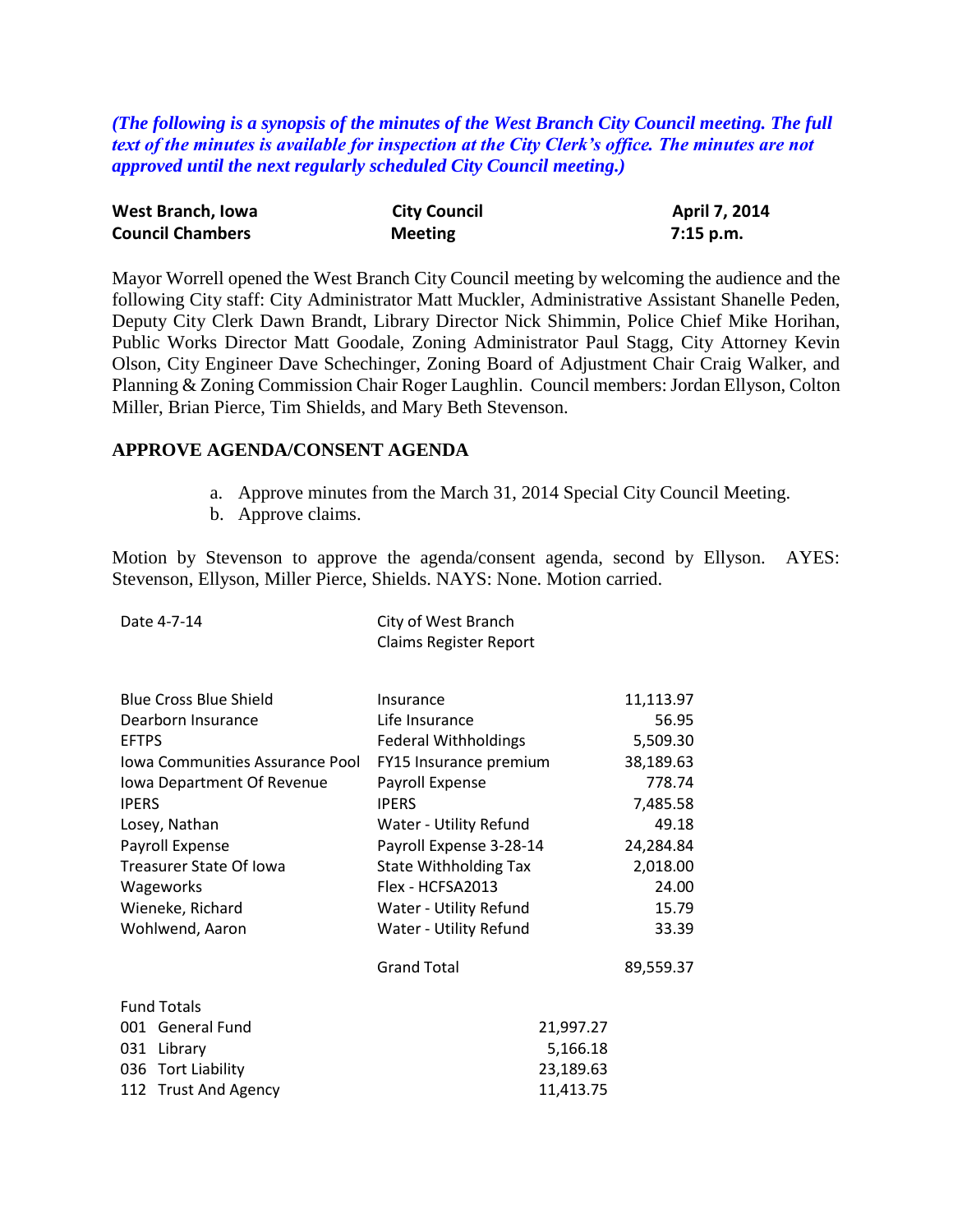| 600 Water Fund             | 14.414.59 |
|----------------------------|-----------|
| 610 Sewer Fund             | 13.353.95 |
| 950 BC/BS Flexible Benefit | 24.00     |
| <b>Grand Total</b>         | 89.559.37 |

## **COMMUNICATIONS/OPEN FORUM**

Cheryl Fischer, Distribution Center Site Leader at Procter & Gamble, spoke on behalf of Procter & Gamble's disinterest in participating in the proposed stormwater utility.

Public Hearing on Proposed Amendments to Sections 165.04, 165.11, 165.22, 165.24 and 165.44 of the West Branch Zoning Ordinance

Mayor Worrell opened the public hearing at 7:19 p.m. Walker spoke on behalf of the Zoning Board of Adjustment, indicating that the Board endorsed support of proposed amendments to Code, adding that the changes provide clarity, eliminate inconsistencies, and reduce ambiguity. Laughlin spoke on behalf of the Planning  $&$  Zoning Commission, indicating that the Commission recommends approval of the ordinance. Worrell thanked Walker for his work on helping create Ordinance 720. With no further comments, Worrell closed the public hearing at 7:25 p.m.

First Reading of Ordinance 720, amending Chapter 165 "Zoning Regulations" Motion by Ellyson to approve the first reading of ordinance 720. Second by Shields. AYES: Ellyson, Shields, Miller, Pierce, Stevenson. NAYS: None. ABSENT: None. Motion carried.

First Reading of Ordinance 721, amending Chapter 165 "Zoning Regulations" Schechinger noted that this classification changes properties currently specified as park in the City to public use.

Motion by Ellyson to approve the first reading of Ordinance 721, second by Shields. AYES: Ellyson, Shields, Miller, Pierce, Stevenson. NAYS: None. ABSENT: None. Motion carried.

Second Reading of Ordinance 722, amending Chapter 55 of the Code of Ordinances regarding applicability of rules and regulations for the Dog Park

Motion by Stevenson to approve the second reading of ordinance 722, second by Shields. AYES: Stevenson, Shields, Ellyson, Miller, Pierce. NAYS: None. ABSENT: None. Motion carried.

Resolution 1188-Approving Engineering Services Agreement with Veenstra & Kimm, Inc. for Oliphant Street Sidewalk Improvements 2014 Project in an amount not to exceed \$21,200.00

Muckler noted that this is one of four major sidewalk projects scheduled for 2014, which include Maple Street in correlation with the West Branch Community School District, Crestview Drive and Oliphant Street to Downey, Main Street from the Hoover House to the Post Office, and the Wapsi Creek parking lot. Councilperson Miller asked if there was any concern from residents who may not want a sidewalk installed. Muckler responded that the projects require the City's Zoning Administrator and Engineer to speak with each property owner.

Motion by Ellyson to approve Resolution 1188, second by Stevenson. AYES: Ellyson, Stevenson, Miller, Pierce, Shields. NAYS: None. ABSENT: None. Motion carried.